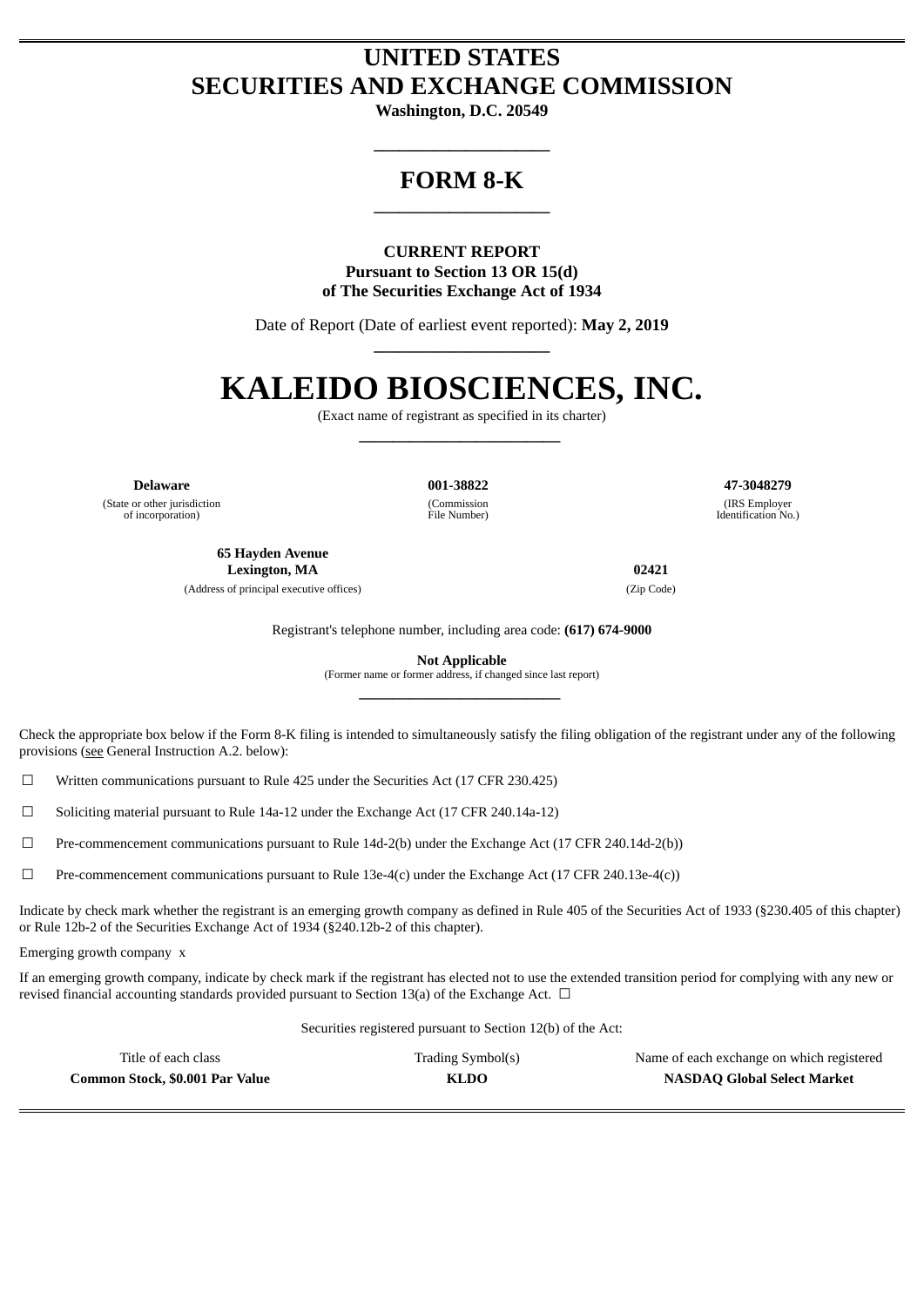#### **Item 2.02. Results of Operations and Financial Condition.**

On May 2, 2019, Kaleido Biosciences, Inc. announced its financial results for the first quarter ended March 31, 2019. The full text of the press release issued in connection with the announcement is furnished as Exhibit 99.1 to this Current Report on Form 8-K.

The information in this Form 8-K (including Exhibit 99.1) shall not be deemed "filed" for purposes of Section 18 of the Securities Exchange Act of 1934, as amended (the "Exchange Act"), or otherwise subject to the liabilities of that section, nor shall it be deemed incorporated by reference in any filing under the Securities Act of 1933, as amended, or the Exchange Act, except as expressly set forth by specific reference in such a filing.

#### **Item 9.01. Financial Statements and Exhibits.**

(d) Exhibits:

| Exhibit<br>No. | <b>Description</b>                                                                       |
|----------------|------------------------------------------------------------------------------------------|
| 99.1           | Press Release issued by Kaleido Biosciences, Inc., dated May 2, 2019, furnished herewith |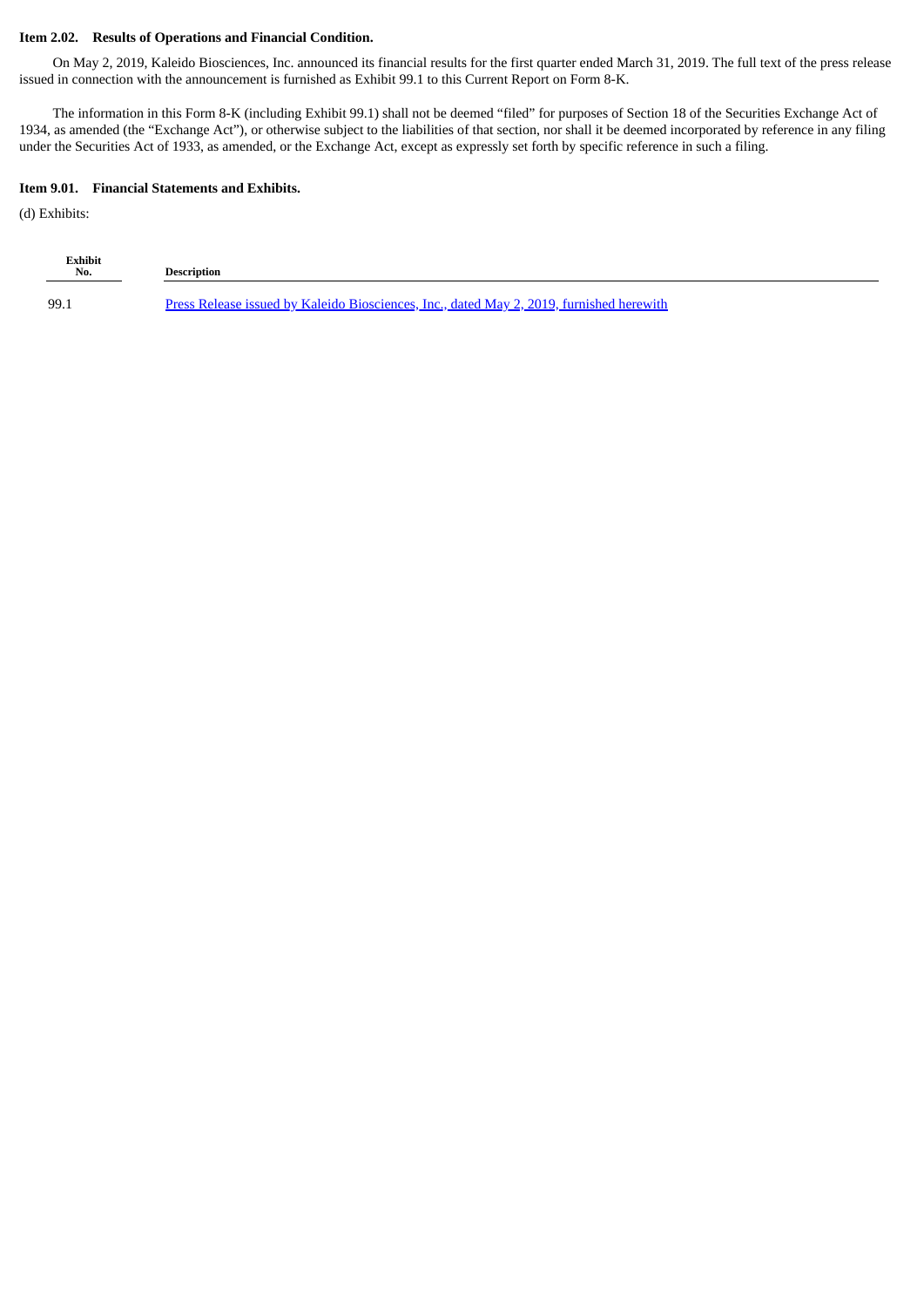#### **SIGNATURES**

Pursuant to the requirements of the Securities Exchange Act of 1934, the registrant has duly caused this report to be signed on its behalf by the undersigned hereunto duly authorized.

## **KALEIDO BIOSCIENCES, INC.**

Date: May 2, 2019 **By:** /s/ Alison Lawton **By:** /s/ Alison Lawton **By:** /s/ Alison Lawton **By:** /s/ Alison Lawton **By:** /s/ Alison Lawton **By:** /s/ Alison Lawton **By:** /s/ Alison Lawton **By:** /s/ Alison Lawton **By:** /s/ Al

Alison Lawton Chief Executive Officer, President and Director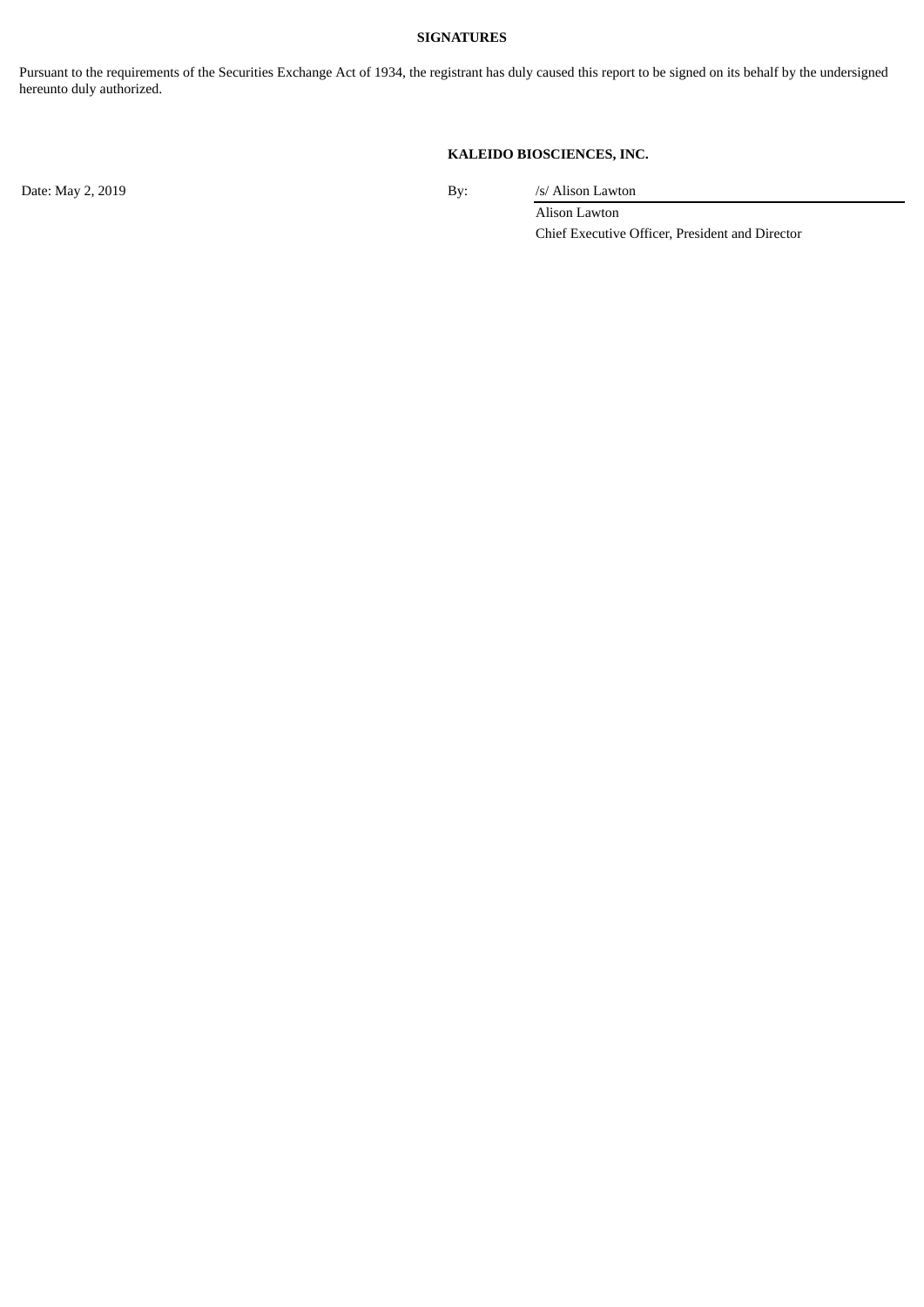

# **Kaleido Biosciences Reports First Quarter 2019 Financial Results and Provides Corporate Update**

<span id="page-3-0"></span>**LEXINGTON, Mass., May 2, 2019** – Kaleido Biosciences, Inc. (Nasdaq: KLDO), a clinical-stage healthcare company with a differentiated, chemistry-driven approach to leveraging the potential of the microbiome organ to treat disease and improve human health, today announced financial results for the first quarter ended March 31, 2019, and provided a corporate update.

"The first quarter of 2019 was historic for Kaleido. During the four years since our inception, we built a library of over 1,000 Microbiome Metabolic Therapy (MMT™) candidates, completed seven non-IND human clinical studies, and established a pipeline with five programs spanning multiple disease areas. This rapid advancement of our platform and portfolio culminated with our Initial Public Offering and the initiation of our first human studies in two different target patient populations in the first quarter," said Alison Lawton, President and Chief Executive Officer of Kaleido. "I am exceptionally proud of our talented and hard-working team, and we are grateful to everyone who has supported us along the way, including investigators, clinical study participants and investors. Looking ahead, we anticipate additional important milestones during 2019, including the initiation of our Phase 2 clinical trial under our cleared IND for KB195 in patients with urea cycle disorders (UCD) – as well as data from non-IND clinical studies we recently initiated for KB195 in UCD patients and KB174 in patients with cirrhosis."

#### **Recent Highlights**

- Completed Initial Public Offering of common stock, raising gross proceeds of \$75 million
- Commenced trading on The Nasdaq Global Select Market on February 28, 2019, under the ticker symbol KLDO
- Initiated dosing in three non-Investigational New Drug (non-IND) human clinical studies:
	- KB195 in patients with UCD
	- KB174 in patients with cirrhosis
	- KB174 in healthy subjects to explore dosing
- Presented *ex vivo* and clinical study data highlighting Kaleido's hyperammonemia programs and its proprietary product platform at three clinical and scientific conferences:
	- The International Liver Congress™ 2019, the Annual Meeting of the European Association for the Study of Liver (EASL)
	- Society for Inherited Metabolic Disorders (SIMD) 41st Annual Meeting
	- Keystone Symposia Meeting, Microbiome: Chemical Mechanisms and Biological Consequences
- Expanded the leadership team with appointment of Johan van Hylckama Vlieg Ph.D. as Chief Scientific Officer and Clare Fisher as Chief Business Officer

1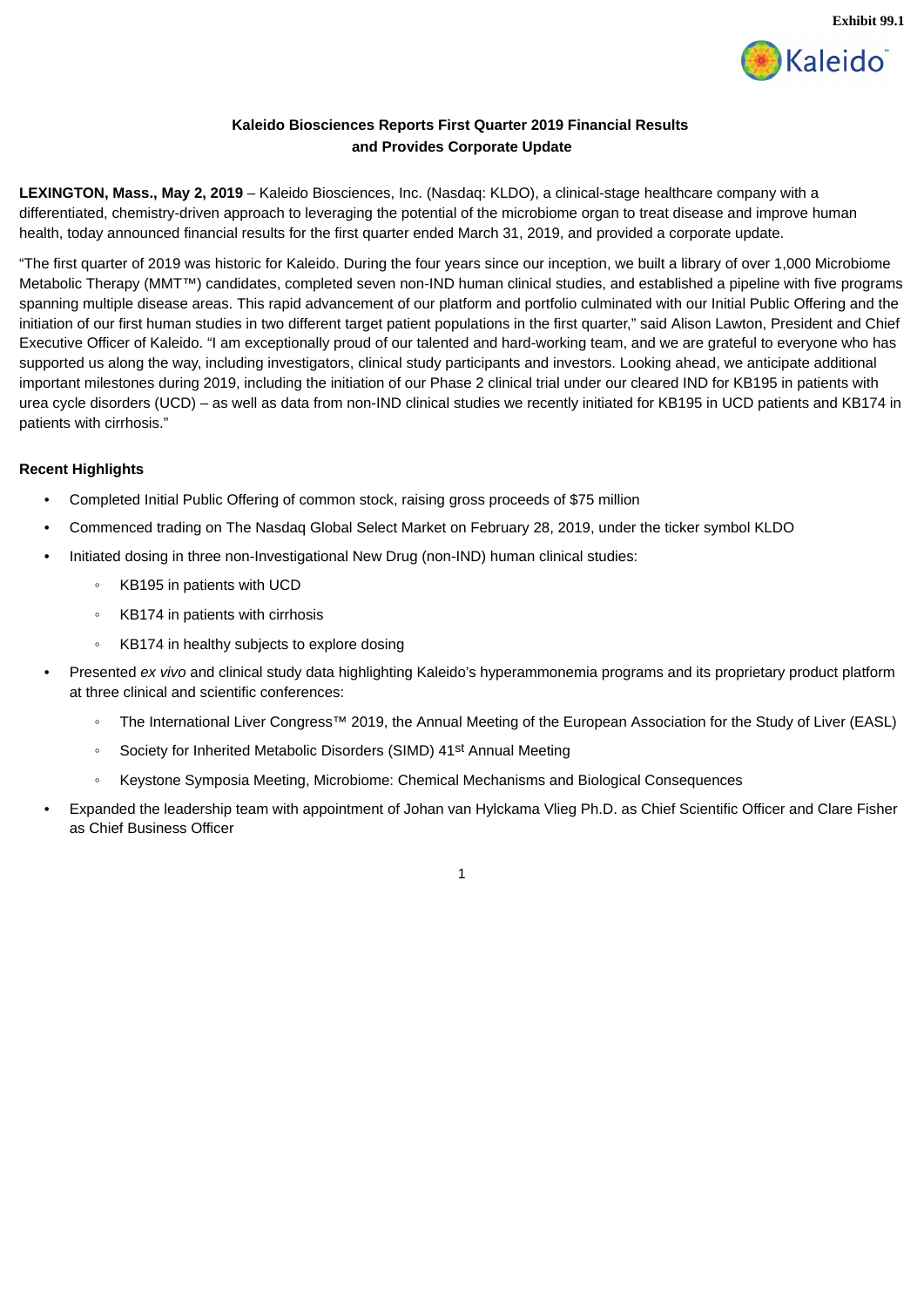#### **Anticipated Key Milestones**

- Initiation of Phase 2 clinical trial of KB195 in patients with UCD (Q2 2019)
- Data from non-IND clinical study of KB195 in patients with UCD (Q4 2019)
- Data from non-IND clinical study of KB174 in patients with cirrhosis (Q4 2019)
- Data from non-IND clinical study of KB174 in healthy subjects to explore dosing (Q4 2019)

#### **First Quarter 2019 Financial Results**

For the first quarter ended March 31, 2019, Kaleido reported a net loss of approximately \$20.2 million, or \$1.56 per share, basic and diluted, compared to a net loss for the quarter ended March 31, 2018 of \$10.8 million, or \$2.27 per share, basic and diluted.

Total operating expenses for the quarter ended March 31, 2019 were \$20.6 million compared to \$10.2 million for the quarter ended March 31, 2018.

Research and development expenses for the quarter ended March 31, 2019 were \$15.2 million, compared to \$7.5 million for the quarter ended March 31, 2018. The increase in expense for the quarter was driven by an increase in external manufacturing and research costs to support the production of study material used in preclinical studies, non-IND human clinical studies, and clinical trials and clinical research organizations costs associated with MMT candidates for 2019.

General and administrative expenses were \$5.4 million for the quarter ended March 31, 2019, compared to \$2.7 million for the quarter ended March 31, 2018. The increase in general and administrative expenses for the year was driven by increased professional services and employee-related costs as the Company continues to increase its headcount and expand its infrastructure to support its growth.

Total operating expenses for the quarter ended March 31, 2019 include non-cash stock-based compensation expense of \$2.5 million compared to \$0.2 million of non-cash stock-based compensation expense for the quarter ended March 31, 2018.

Cash and cash equivalents were \$121.3 million as of March 31, 2019.

#### **About Kaleido Biosciences**

Kaleido Biosciences is a clinical-stage healthcare company with a differentiated, chemistry-driven approach to leveraging the potential of the microbiome organ to treat disease and improve human health. The Company has built a human-centric proprietary product platform to enable the rapid and cost-efficient discovery and development of novel Microbiome Metabolic Therapies (MMT™). MMTs are designed to modulate the metabolic output and profile of the microbiome by driving the function and distribution of the organ's existing microbes. Kaleido is advancing a broad pipeline of MMT candidates with the potential to address a variety of diseases and conditions with significant unmet patient needs. To learn more, visit https://kaleido.com/.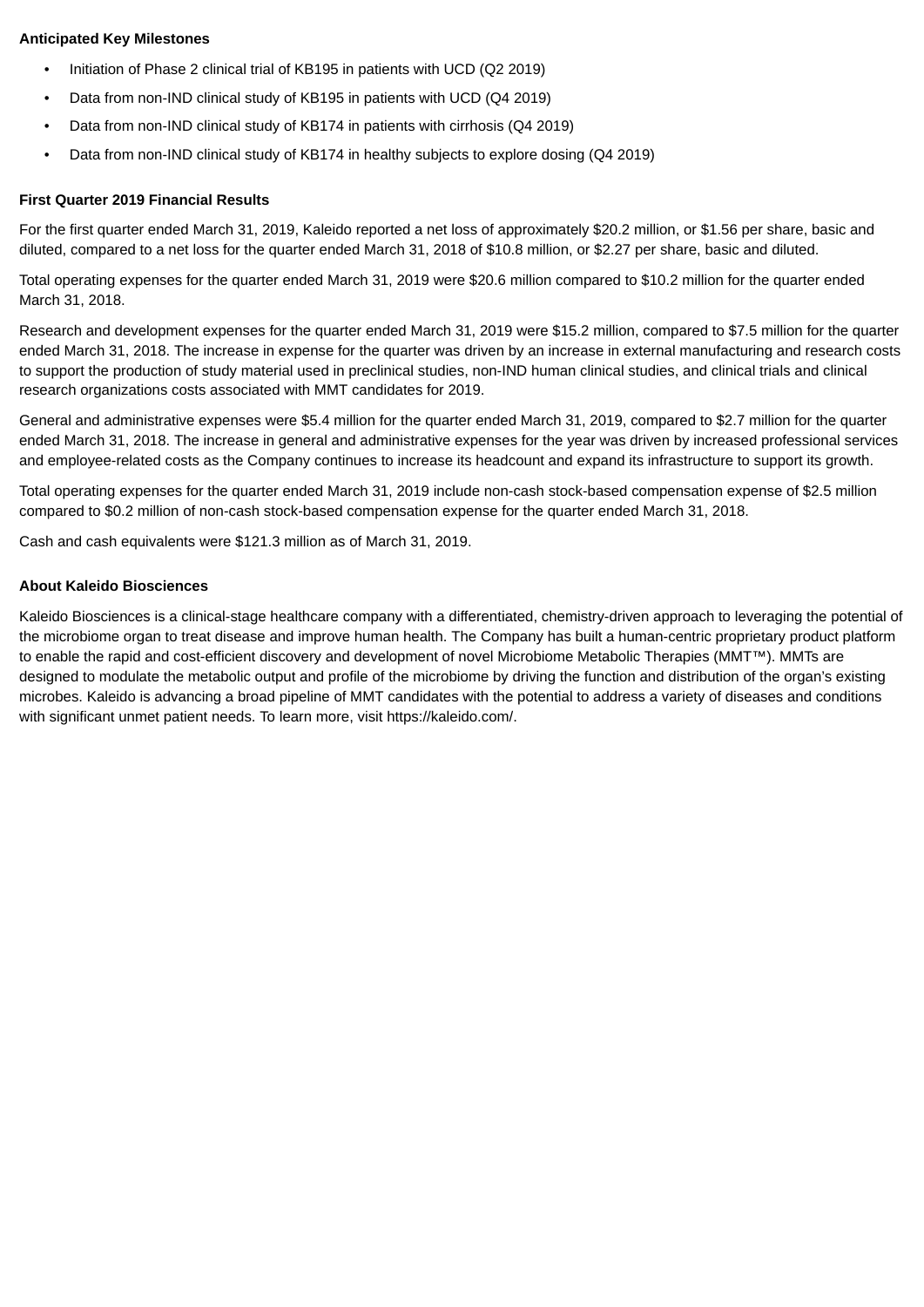#### **Forward-Looking Statements**

This press release contains forward-looking statements within the meaning of the Private Securities Litigation Reform Act of 1995, as amended, including, without limitation, statements regarding the therapeutic potential of our MMT candidates, the timing of our clinical studies and receipt of data from the same and our strategy, business plans and focus. The words "may," "will," "could," "would," "should," "expect," "plan," "anticipate," "intend," "believe," "estimate," "predict," "project," "potential," "continue," "target" and similar expressions are intended to identify forward-looking statements, although not all forward-looking statements contain these identifying words. Any forward-looking statements in this press release are based on management's current expectations and beliefs and are subject to a number of risks, uncertainties and important factors that may cause actual events or results to differ materially from those expressed or implied by any forward-looking statements contained in this press release, including, without limitation, those related to the breadth of our pipeline of product candidates, the strength of our proprietary product platform, the efficiency of our discovery and development approach, the clinical development and safety profile of our MMT candidates and their therapeutic potential, whether and when, if at all, our MMT candidates will receive approval form the U.S. Food and Drug Administration and for which, if any, indications, competition from other biotechnology companies, and other risks identified in our SEC filings, including our final prospectus for our initial public offering, and subsequent filings with the SEC. We caution you not to place undue reliance on any forward-looking statements, which speak only as of the date they are made. We disclaim any obligation to publicly update or revise any such statements to reflect any change in expectations or in events, conditions or circumstances on which any such statements may be based, or that may affect the likelihood that actual results will differ from those set forth in the forward-looking statements. Any forward-looking statements contained in this press release represent our views only as of the date hereof and should not be relied upon as representing its views as of any subsequent date. We explicitly disclaim any obligation to update any forward-looking statements.

## **Kaleido Biosciences, Inc. Condensed Consolidated Statement of Operations (unaudited) (in thousands, except share and per share data)**

|                                                                                                                                | Three Months Ended March 31, |            |      |           |
|--------------------------------------------------------------------------------------------------------------------------------|------------------------------|------------|------|-----------|
|                                                                                                                                | 2019                         |            | 2018 |           |
| <b>Operating expenses:</b>                                                                                                     |                              |            |      |           |
| Research and development                                                                                                       | \$                           | 15,182     | \$   | 7,546     |
| General and administrative                                                                                                     |                              | 5,433      |      | 2,670     |
| <b>Total operating expenses</b>                                                                                                |                              | 20,615     |      | 10,216    |
| <b>Loss from Operations</b>                                                                                                    |                              | (20,615)   |      | (10,216)  |
| Other (expense) income                                                                                                         |                              | 396        |      | (544)     |
| <b>Net loss</b>                                                                                                                |                              | (20, 219)  | \$   | (10,760)  |
| Net loss per share attributable to common shareholders—basic and diluted                                                       |                              | (1.56)     |      | (2.27)    |
| Weighted-average common shares outstanding used in net loss per share attributable to<br>common shareholders—basic and diluted |                              | 12.963.994 |      | 4.743.824 |